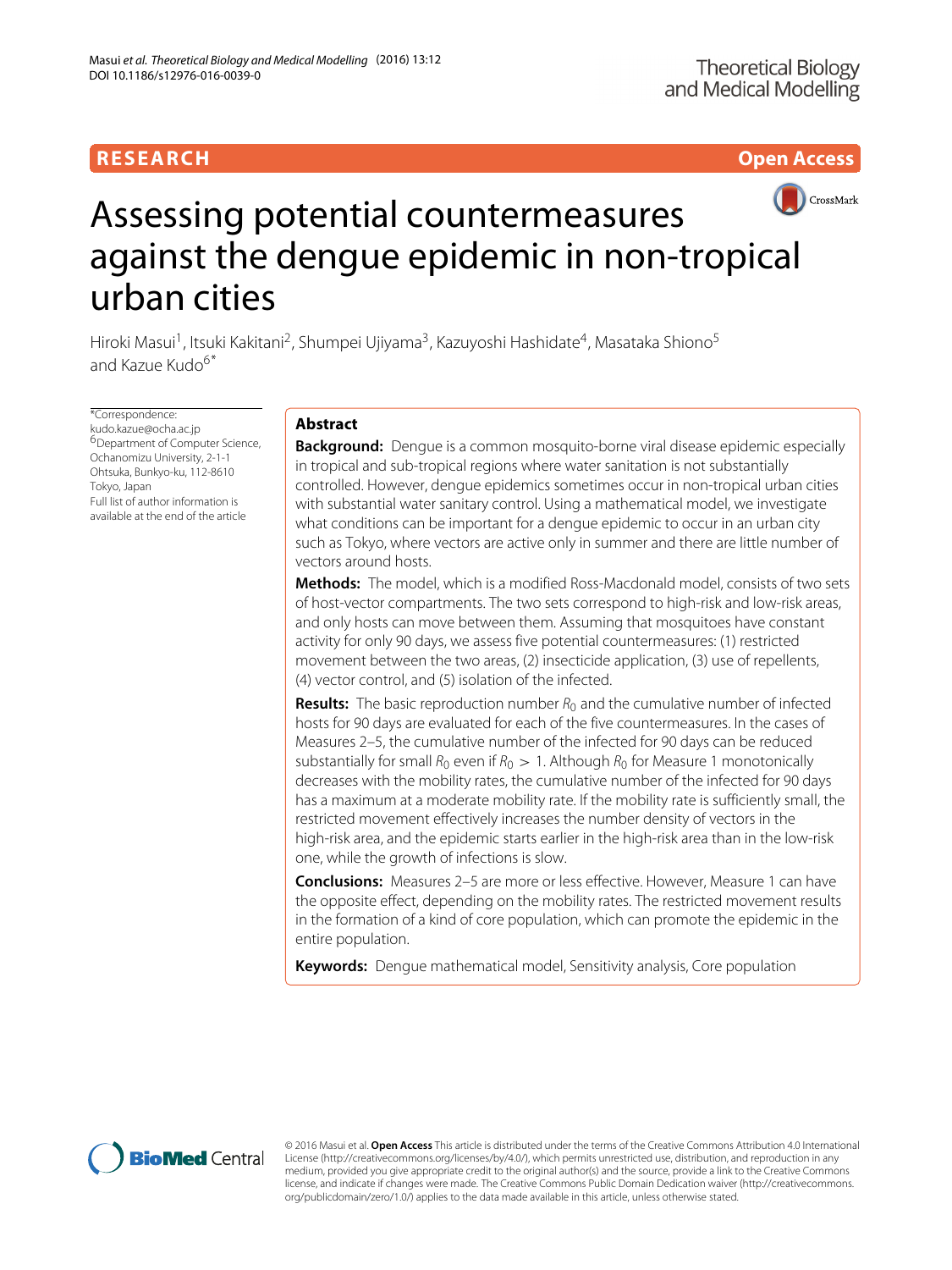#### **Background**

Dengue is a mosquito-borne viral infection. The number of the global incidence of dengue has grown dramatically in recent years, and 3900 million people, in 128 countries are under the risk of infection [\[1,](#page-11-0) [2\]](#page-11-1). The main vector for transmission of the dengue virus is *Aedes aegypti* (*A. aegypti*), and second less effective vector is *Aedes albopictus* (*A. albopictus*) [\[2–](#page-11-1)[5\]](#page-11-2). Before 1970, only 9 countries suffered from dengue epidemic. However, now dengue is endemic in more than 100 countries [\[2,](#page-11-1) [6\]](#page-11-3). The vaccine for dengue fever has been under development, and therefore, in order to prevent the spread of dengue virus, it is important to focus on vector control [\[2,](#page-11-1) [7,](#page-11-4) [8\]](#page-11-5).

According to Gubler, dengue epidemic in tropical and sub-tropical countries has been caused by dramatic population increase, urbanization and globalization [\[6\]](#page-11-3). The end of World War II era brought a rapid economic growth in many south tropic countries, which made urban area very congested. Moreover, the situation of inadequate housing and the few or no basic service such as water, sewer and waste management have created the ideal reproductive environment for mosquitoes. The crowded human communities and a large number of vectors have increased the risk of epidemic in these countries. Furthermore, globalization in recent decades enabled easy invasion of a disease. For example, airplanes coming from endemic regions have brought careers of infection to non-endemic countries.

On the other hand, cases of dengue in the non-tropical countries has been reported in past few years. In France and Croatia, the first cases occurred in 2010, and in Florida (United States) was reported in 2013 [\[2,](#page-11-1) [7\]](#page-11-4). Also dengue was reported in Japan after a lapse of 70 years [\[2\]](#page-11-1). As features of developed cities such as Tokyo, water sanitation system is well-ordered, and there are many urban green areas, which means the population of mosquitoes varies from place to place. In green area such as a park and a forest, the population of mosquitoes is large, which makes the risk of transmission of dengue high. However, in business districts and residential area, the population of mosquitoes is small, and the risk of infection is low.

In this study, we assess potential countermeasures against the dengue epidemic in a non-tropical urban city with substantial water sanitary control, using a modified Ross-Macdonald model. Here, we suppose that the non-tropical city is the region where mosquitoes are active only for a few months in a year. The Ross-Macdonald model is a mathematical model for mosquito-transmitted diseases [\[8\]](#page-11-5), and we apply the model to the two sets of host-vector compartments that correspond to high-risk and low-risk areas. This model is a kind of two-patch metapopulation model. Metapopulation models of mosquito-transmitted diseases have been studied by several groups not only in twopatch systems [\[9,](#page-11-6) [10\]](#page-11-7) but also in multi-patch systems [\[11](#page-11-8)[–15\]](#page-11-9), although most of those models are for malaria [\[10–](#page-11-7)[15\]](#page-11-9). While both humans and mosquitoes are suppose to move between different patches in some models [\[14,](#page-11-10) [15\]](#page-11-9), we assume in our model that only humans move between the two different areas. We investigate what conditions can be important for the dengue epidemic under the considered situation.

# **Methods**

# **Model**

We use a modified Ross-Macdonald model which consists of two sets of host-vector compartments (Fig. [1\)](#page-2-0). Each set has susceptible-infected-recovered compartments for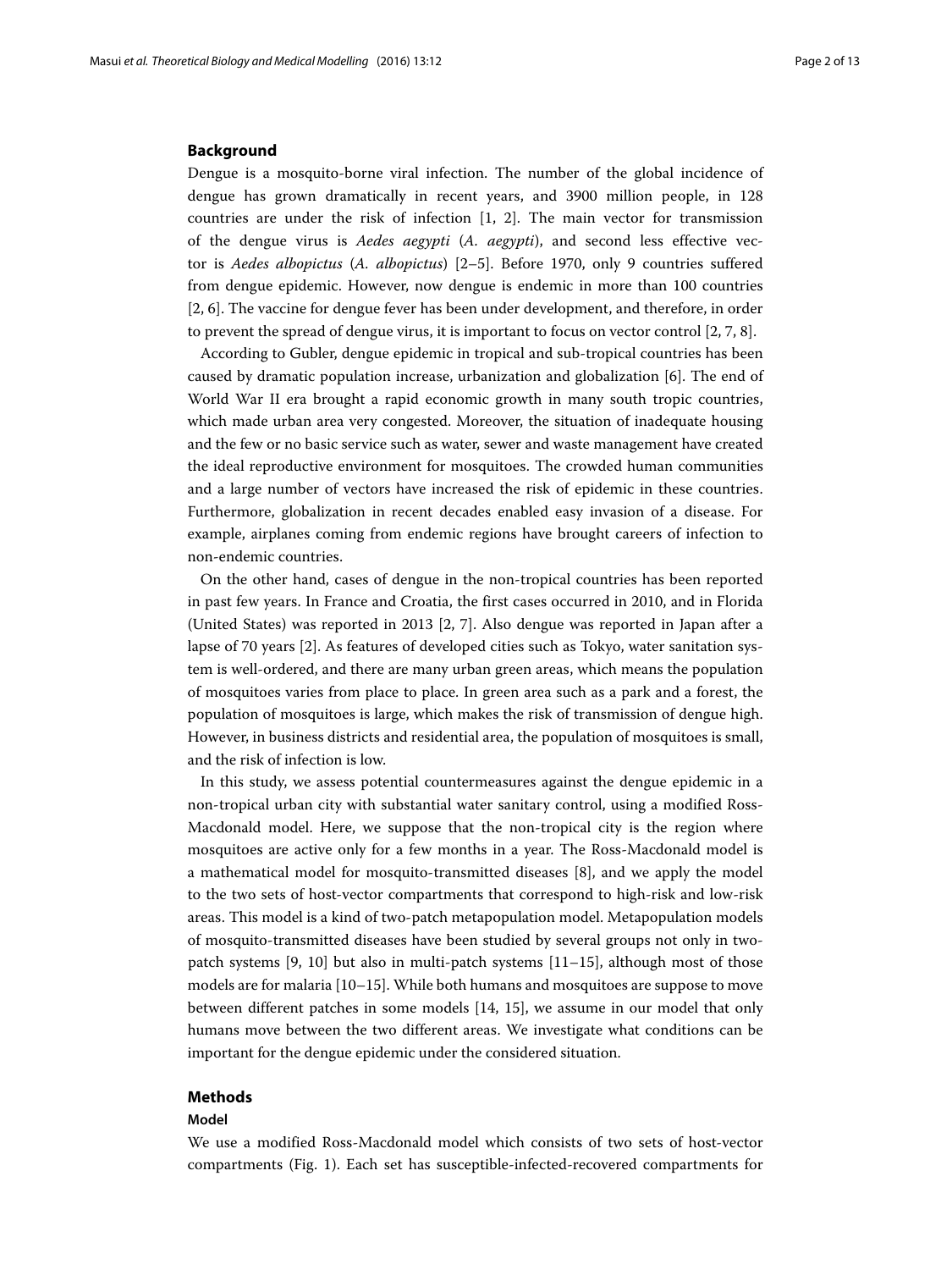

<span id="page-2-0"></span>host and susceptible-infected compartments for vector. The two sets correspond to high-risk and low-risk areas, and only hosts can move between them. Dengue virus is classified into four serotypes, however, we here consider the situation where only one serotype is imported. The equations for the change in host and vector populations in the high-risk area are

$$
\frac{dS_{h}^{H}}{dt} = -\lambda_{h}^{H}S_{h}^{H} + w_{HL}S_{h}^{L} - w_{LH}S_{h}^{H},
$$
\n
$$
\frac{dI_{h}^{H}}{dt} = \lambda_{h}^{H}S_{h}^{H} - \gamma I_{h}^{H} + w_{HL}I_{h}^{L} - w_{LH}I_{h}^{H},
$$
\n
$$
\frac{dR_{h}^{H}}{dt} = \gamma I_{h}^{H} + w_{HL}R_{h}^{L} - w_{LH}R_{h}^{H},
$$
\n
$$
\frac{dS_{v}^{H}}{dt} = -\lambda_{v}^{H}S_{v}^{H} - \mu_{m}S_{v}^{H} + \mu_{b}N_{v}^{H},
$$
\n
$$
\frac{dI_{v}^{H}}{dt} = \lambda_{v}^{H}S_{v}^{H} - \mu_{m}I_{v}^{H},
$$

where *S*h, *I*<sup>h</sup> and *R*<sup>h</sup> are the populations of susceptible, infected and recovered hosts, and  $S_v$  and  $I_v$  are those of susceptible and infected vectors, respectively. The superscripts H and L represent high-risk and low-risk areas, respectively.  $\gamma$  is the host recovery rate. *w*<sub>LH</sub> and *w*<sub>HL</sub> are mobility rates from the high-risk area to the low-risk one and that of the opposite direction, respectively.  $\mu_b$  and  $\mu_m$  are the birth and death rates of vector, respectively. The forces of infection are given by

$$
\lambda_{\rm h}^{\rm H} = ab \frac{I_{\rm v}^{\rm H}}{N_{\rm v}^{\rm H}} \frac{N_{\rm v}^{\rm H}}{N_{\rm h}^{\rm H}} = ab \frac{I_{\rm v}^{\rm H}}{N_{\rm h}^{\rm H}}, \quad \lambda_{\rm v}^{\rm H} = ac(1-q) \frac{I_{\rm h}^{\rm H}}{N_{\rm h}^{\rm H}},
$$

where *a* is the biting rate, *b* and *c* are the transmission rates from vector to host and from host to vector, respectively, and *q* is the quarantine population of host. The total numbers of hosts and vectors in the high-risk area are  $N_h^H = S_h^H + I_h^H + R_h^H$  and  $N_v^H = S_v^H + I_v^H$ ,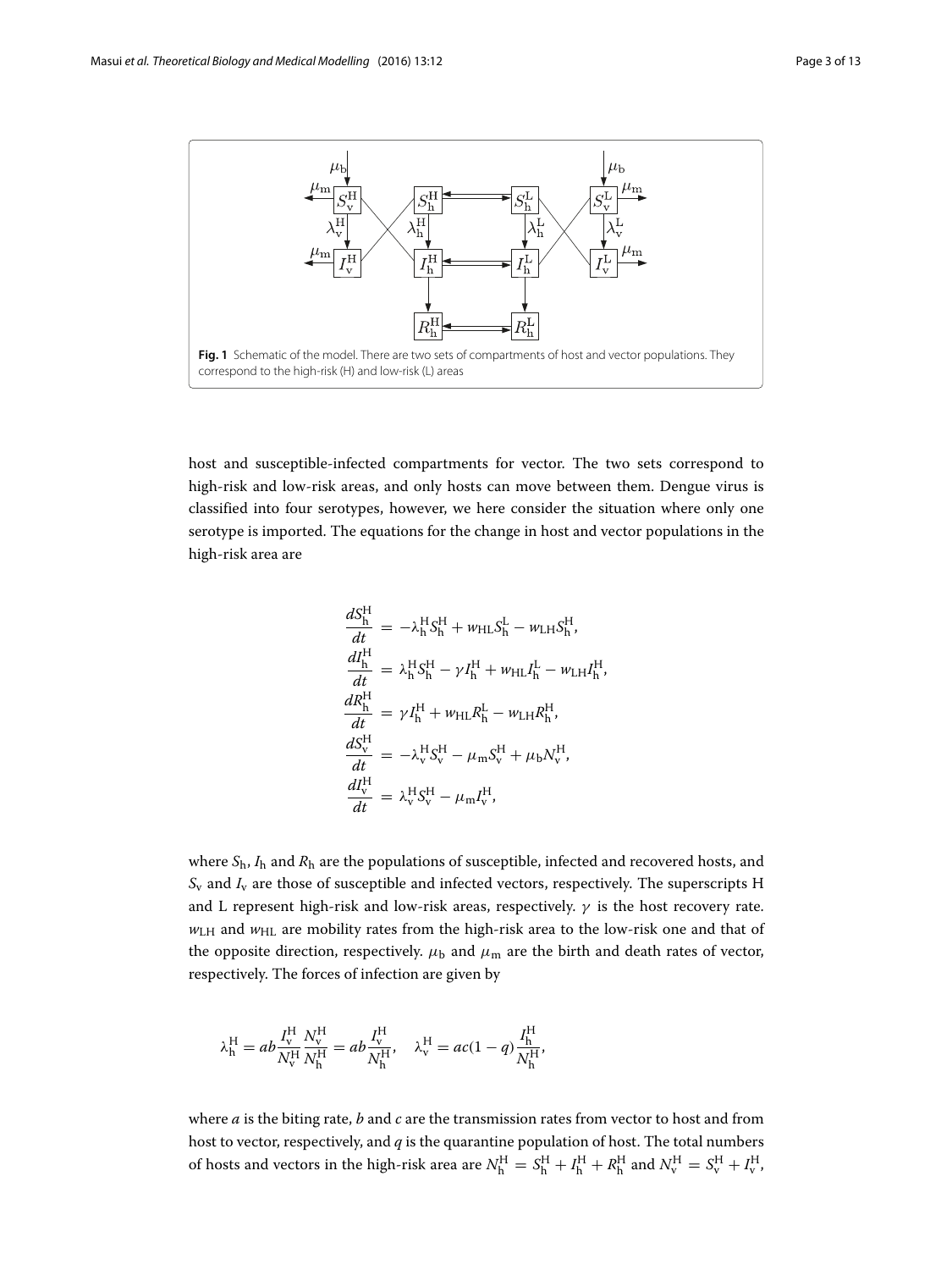respectively. The equations for the change in host and vector populations in the low-risk area are

$$
\frac{dS_h^L}{dt} = -\lambda_h^L S_h^L + w_{LH} S_h^H - w_{HL} S_h^L,
$$
\n
$$
\frac{dI_h^L}{dt} = \lambda_h^L S_h^L - \gamma I_h^L + w_{LH} I_h^H - w_{HL} I_h^L,
$$
\n
$$
\frac{dR_h^L}{dt} = \gamma I_h^L + w_{LH} R_h^H - w_{HL} R_h^L,
$$
\n
$$
\frac{dS_v^L}{dt} = -\lambda_v^L S_v^L - \mu_m S_v^L + \mu_b N_v^L,
$$
\n
$$
\frac{dI_v^L}{dt} = \lambda_v^L S_v^L - \mu_m I_v^L.
$$

Here, the forces of infection are given by

$$
\lambda_{\rm h}^{\rm L} = ab \frac{I_{\rm v}^{\rm L}}{N_{\rm v}^{\rm L}} \frac{N_{\rm v}^{\rm L}}{N_{\rm h}^{\rm L}} = ab \frac{I_{\rm v}^{\rm L}}{N_{\rm h}^{\rm L}}, \quad \lambda_{\rm v}^{\rm L} = ac(1-q) \frac{I_{\rm h}^{\rm L}}{N_{\rm h}^{\rm L}},
$$

where  $N_h^L = S_h^L + I_h^L + R_h^L$  and  $N_v^L = S_v^L + I_v^L$ . In order to keep the host population constant in each area, we impose a condition about the mobility rates,

<span id="page-3-1"></span>
$$
\frac{w_{\rm HL}}{w_{\rm LH}} = \frac{N_{\rm h}^{\rm H}}{N_{\rm h}^{\rm L}}.\tag{1}
$$

# **Parameters**

The parameters we use is summarized in Table [1.](#page-3-0) We assume that the primary case occurs in the central part of Tokyo. The parameters about population are extracted from the data of Meguro City (Meguro-ku), which is a typical urban city in Tokyo. The population of Meguro City is about  $N_h = 2.7 \times 10^5$  (in 2015) [\[16\]](#page-11-11). The high-risk area is supposed to be the area where the number density of mosquitoes is high, e.g., parks. The low-risk area is supposed to be the area where it is low, e.g., business districts and residential areas.

<span id="page-3-0"></span>**Table 1** Definition and values of parameters in simulations

| Parameter                                 | Symbol                 | Value               | Source   |
|-------------------------------------------|------------------------|---------------------|----------|
| Fixed parameters                          |                        |                     |          |
| Host population (Meguro City, Tokyo)      | $N_{h}$                | $2.7 \times 10^{5}$ | [16]     |
| Host population in the high-risk (H) area | $N_{h}^{H}$            | $N_h \times 1/31$   |          |
| Host population in the low-risk (L) area  | $N_{\rm h}^{\rm L}$    | $N_h \times 30/31$  |          |
| Transmission rate (vector to host)        | h                      | 0.46                | $[25]$   |
| Transmission rate (host to vector)        | $\epsilon$             | 0.83                | $[25]$   |
| Host recovery rate                        | $\gamma$               | 1/7                 | $[26]$   |
| Vector birth rate                         | $\mu_{h}$              | 1/30                | $[18]$   |
| Vector natural mortality rate             | $\mu_{\rm m}^{\rm nt}$ | 1/30                | $[18]$   |
| Uncertain parameters                      |                        |                     |          |
| Biting rate                               | a                      | $0.122$ (base case) |          |
| Vector excess mortality rate              | $\mu_{\rm m}^{\rm ex}$ | 0 (base case)       |          |
| Number of vectors per host in the H area  | $r^H$                  | 100 (base case)     | [18, 19] |
| Number of vectors per host in the L area  | $r^{L}$                | 0.22 (base case)    |          |
| Host mobility rate (from the L to H area) | $W_{\text{H}}$         | 0.078 (base case)   |          |
| Host mobility rate (from the H to L area) | W <sub>CH</sub>        | $W_{HL}N_h^L/N_h^H$ |          |
| Quarantine proportion                     | q                      | 0 (base case)       |          |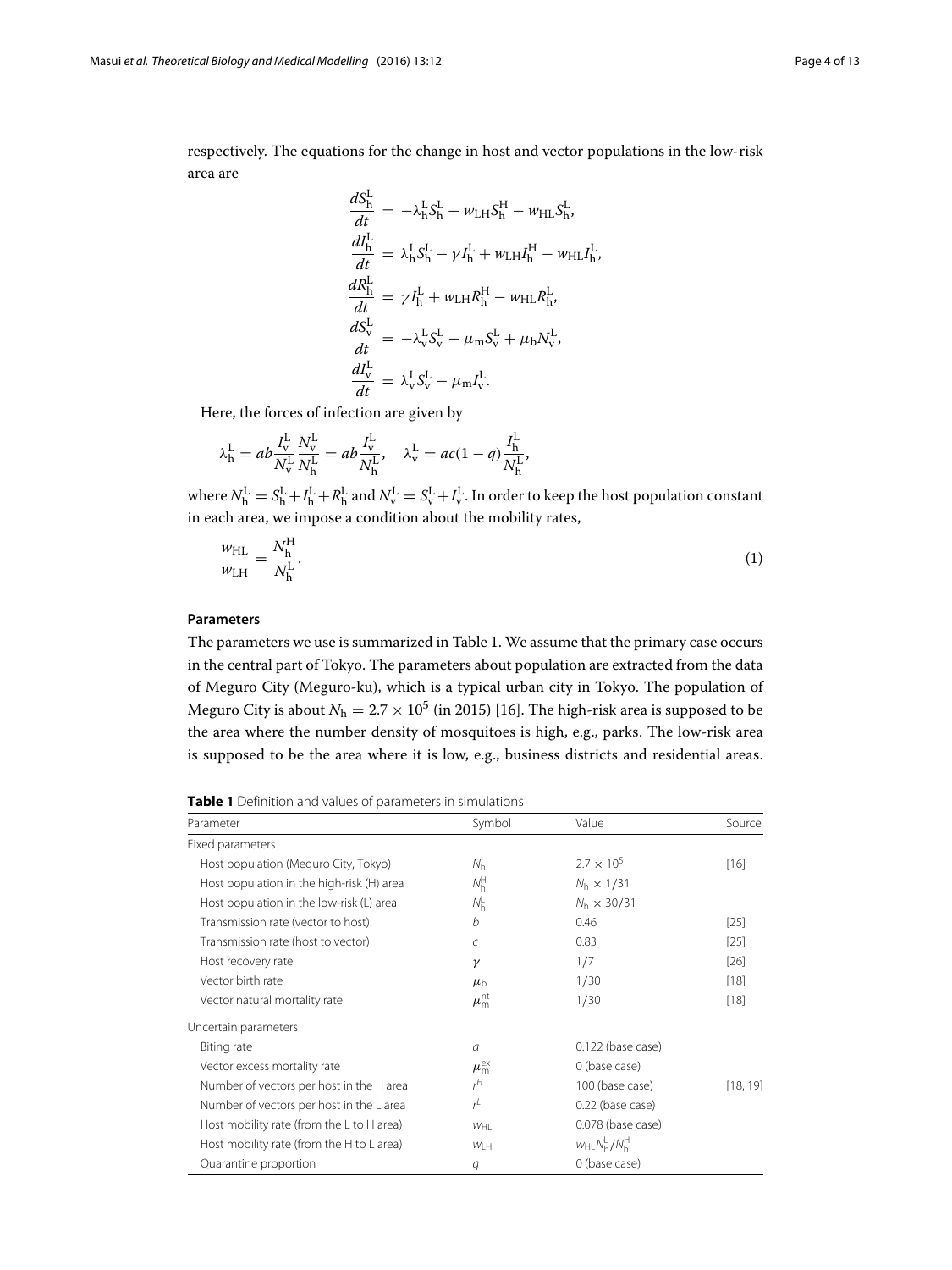We allocate the populations in the high-risk and low-risk areas as  $N_{\rm h}^{\rm H} = N_{\rm h} \times 1/31$  and  $N_{\rm h}^{\rm L} = N_{\rm h} \times$ 30/31, respectively, according to the proportion of the area of parks in Meguro City [\[17\]](#page-11-14).

The host mobility rate from the low-risk area to high-risk one  $w_{HL}$  for the base case is estimated from the number of visitors to parks [\[16\]](#page-11-11). That of the opposite direction  $w_{\text{LH}}$  is given by Eq. [\(1\)](#page-3-1).

The number of vectors per host in the high-risk area,  $r^H = N_v^H/N_h^H$ , for the base case is evaluated from the biting density in a park in urban Tokyo and the attraction rage of a human bite [\[18,](#page-11-12) [19\]](#page-11-13). That in the low-risk area,  $r^L = N_{\rm v}^{\rm L}/N_{\rm h}^{\rm L}$ , is given so that the basic reproduction number for an isolated low-risk area

$$
R_0^{\rm L} = \sqrt{\frac{a^2bc(1-q)r^{\rm L}}{\mu_{\rm m}\gamma}}
$$

is about 0.5.

The biting rate *a* for the base case is estimated by fitting to the data of the dengue epidemic in Tokyo 2014 [\[20\]](#page-11-15). Since the closure of a park was started after 19 days from the index case of the epidemic [\[21\]](#page-11-16), the curve of the cumulative number of infected hosts is fitted to the cumulative cases during 19 days by a least square method. The result of the fitting is illustrated in Fig. [2.](#page-4-0)

# **Countermeasures**

We assess five potential countermeasures (Table [2\)](#page-5-0): (1) restriction of the travel between the high-risk and low-risk areas, (2) insecticide application after the outbreak, (3) call on citizens to use mosquito repellents, (4) reducing carrying capacity of mosquitoes and (5) isolation of infected people. Measures 1 and 2 are implemented after 7 days from the primary case. For Measure 1, the mobility rates  $w_{HL}$  and  $w_{LH}$  change to take another value from the 7th day to the 90th day. The vector mortality rate is the sum of the natural mortality rate  $\mu_m^{\text{nt}}$  and the excess mortality rate  $\mu_m^{\text{ex}}$ . For Measure 2, the excess mortality rate  $\mu_{\rm m}^{\rm ex}$  takes a nonzero value during a certain period from the 7th day. Measure 3 is relevant to the biting rate *a*. When people

<span id="page-4-0"></span>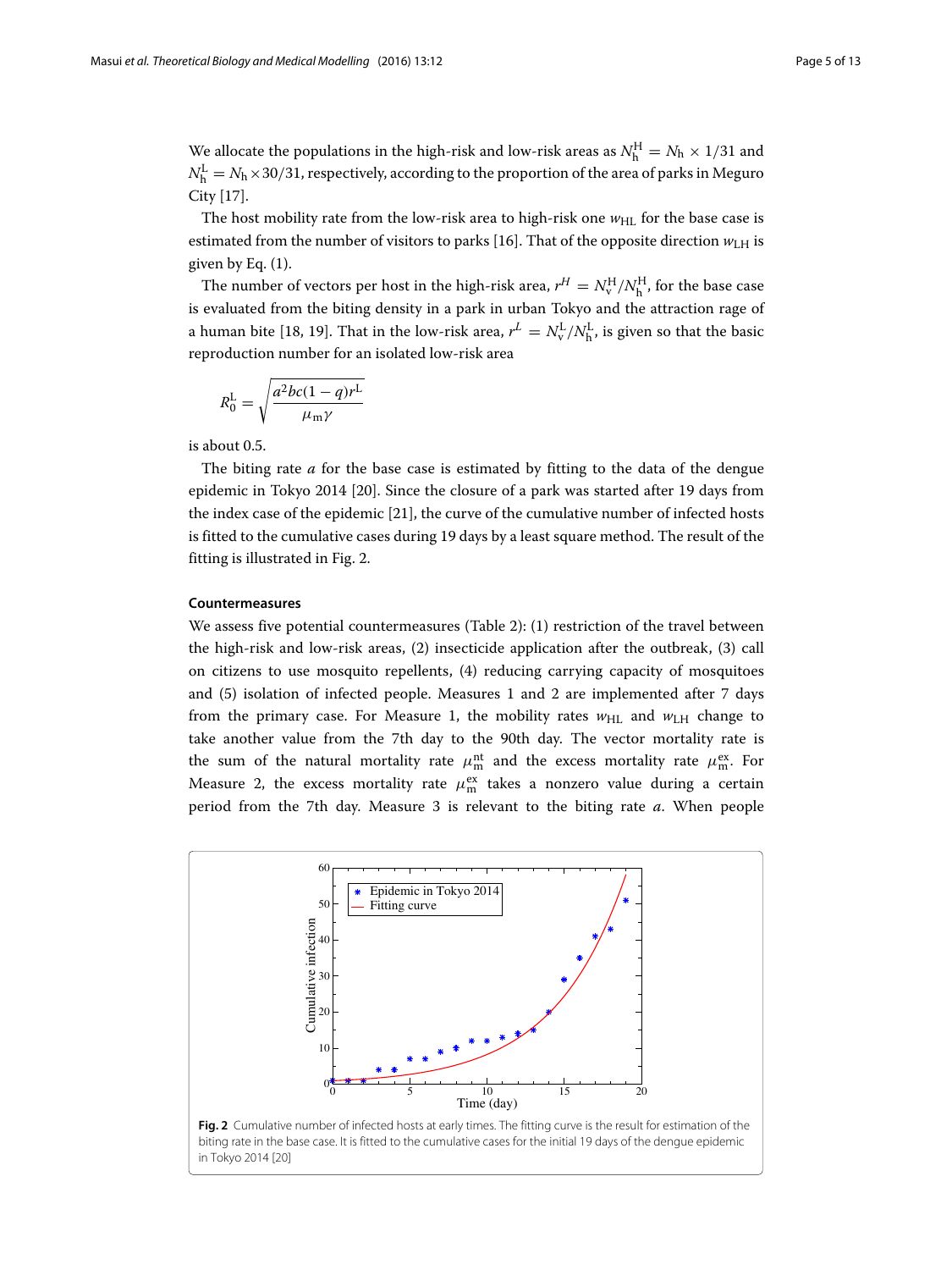|     | Countermeasure                                                     | Implementation period             |
|-----|--------------------------------------------------------------------|-----------------------------------|
| (1) | Restriction of the travel between the high-risk and low-risk areas | from the 7th day to the end       |
| (2) | Insecticide application after the outbreak                         | a certain period from the 7th day |
| (3) | Call on citizens to use mosquito repellents                        | entire period                     |
| (4) | Reducing carrying capacity of mosquitoes                           | entire period                     |
| (5) | Isolation of infected people                                       | entire period                     |

<span id="page-5-0"></span>**Table 2** Potential countermeasures

use mosquito repellents, the biting rate is expected to decrease. Measure 4 is relevant to the numbers of vectors per host,  $r^H$  and  $r^L$ . Measure 5 is relevant to the quarantine proportion *q*. Here, isolation means to keep an infected person from mosquitoes.

Here, we note that each of populations in the high-risk and low-risk areas does not change with time. In other words, some people live in the high-risk area, and the others live in the low-risk area. Measure 1 is to reduce the traffic between the high-risk and low-risk areas. Although the parameters for the highrisk area are taken as those for parks, the high-risk area is not limited to parks. The high-risk area includes the area where the sanitary control of water is not substantial.

# **Seasonality**

In Tokyo today, mosquitoes are active only in summer and cannot be alive in winter. In this paper, we assume that mosquitoes are active for only 90 days in summer and that their activity is constant during the period as illustrated in Fig. [3.](#page-5-1)

# **Results and discussion**

# **Basic reproduction number**

The basic reproduction number is given by

<span id="page-5-2"></span>
$$
R_0 = \sqrt{\frac{a^2bc(1-q)}{\mu_m\gamma}} \sqrt{\frac{X + \sqrt{Y^2 + 4Z}}{2(\gamma + w_{\text{HL}} + w_{\text{LH}})}},
$$
(2)

<span id="page-5-1"></span>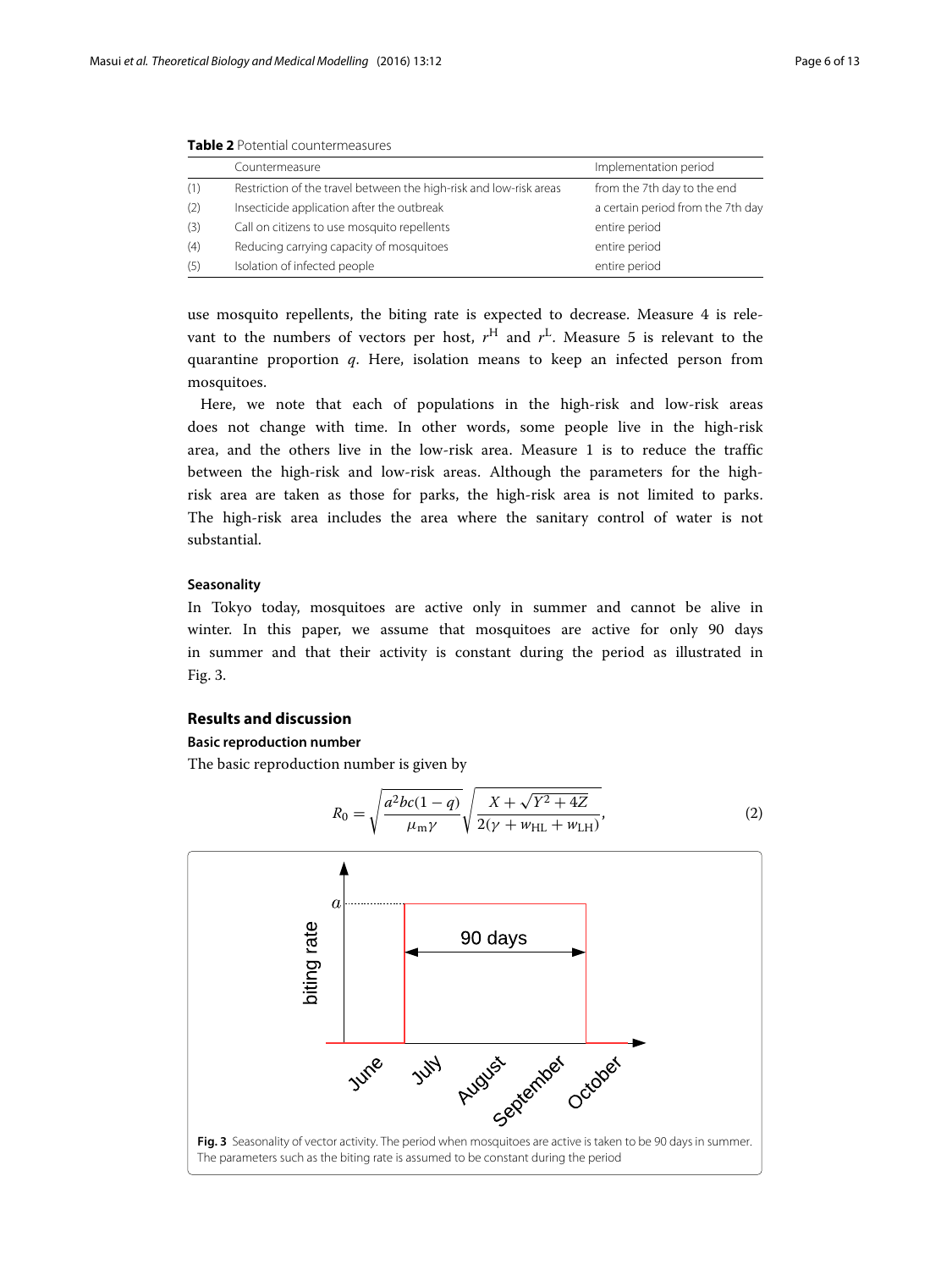where

$$
X = r^{H}(\gamma + w_{HL}) + r^{L}(\gamma + w_{LH}),
$$
  
\n
$$
Y = r^{H}(\gamma + w_{HL}) - r^{L}(\gamma + w_{LH}),
$$
  
\n
$$
Z = r^{H}r^{L}w_{HL}w_{LH}.
$$

The sensitivity analysis of  $R_0$  is shown in Fig. [4.](#page-7-0) In Fig. [4](#page-7-0)[\(a\)](#page-7-1),  $R_0$  is plotted as the function of the ratio of each parameter to each value of the base case for Measures 1 (restricted movement), 3 (use of repellents) and 4 (vector control). Reduction of the biting rate and the number of mosquitoes per host reduce  $R_0$  as illustrated by the green and blue curves. Since  $R_0$  is linearly proportional to the biting rate, Measure 3 is especially effective.

The red curve in Fig.  $4(a)$  $4(a)$  implies that  $R_0$  increases as the mobility rate becomes small. Actually, Eq. [\(2\)](#page-5-2) is nearly equal to the basic reproduction number for an isolated highrisk area when  $w_{\text{HL}} = w_{\text{LH}} = 0$  since  $r^{\text{H}} \gg r^{\text{L}}$  and  $r^{\text{L}}$  is negligible. In other words, the restricted movement effectively increases the number density of vectors in the high-risk area.

In Figs. [4\(](#page-7-0)[b\)](#page-7-1) and [\(c\)](#page-7-1),  $R_0$  is plotted as the functions of the vector mortality rate  $\mu_{\rm m}$  and the quarantine proportion  $q$ , which are relevant to Measures 2 and 5, respectively.  $R_0$ decreases when  $\mu_{\rm m}$  or  $q$  increases.

# **Cumulative number of infected hosts**

The sensitivity analysis of the cumulative number of infected hosts for 90 days is shown in Fig. [5.](#page-8-0) In Fig. [5\(](#page-8-0)[a\)](#page-8-1), the cumulative number of the infected is plotted as the function of the ratio of each parameter to each value of the base case for Measures 1 (restricted movement), 3 (use of repellents) and 4 (vector control). As illustrated by the green and blue curves, the reduction of the biting rate and the number of vectors per host substantially reduce the cumulative number of the infected for 90 days even when  $R_0 > 1$ .

Although  $R_0$  decreases monotonically with the mobility rates as shown in Fig. [4](#page-7-0)[\(a\)](#page-7-1), the cumulative number of the infected for 90 days, i.e. the red curve in Fig. [5\(](#page-8-0)[a\)](#page-8-1), has a maximum. When the mobility rates are large, the growth of infection is slow because the effective number density of vectors becomes small. Thus, a relatively small number of people are infected for 90 days. When the mobility rates are small enough, the growth of infection becomes fast in the high-risk area, however, the epidemic in the low-risk area does not immediately follow that in the high-risk area, and the cumulative number of the infected diminishes. Thus, the maximum of the cumulative number of the infected for 90 days appears at a moderate mobility rate. We discuss the details of effects of Measure 1 (restricted movement) later in the next subsection.

In Fig. [5\(](#page-8-0)[b\)](#page-8-1), the cumulative number of the infected is plotted as the function of the implementation period of Measure 2 (insecticide application). When the excess mortality rate  $\mu_{\rm m}^{\rm ex} = 1.0$ , only one day is effective enough to decrease the number of the infected substantially. When the excess mortality rate is half, the period to obtain the same result doubles.

In Fig. [5\(](#page-8-0)[c\)](#page-8-1), the cumulative number of the infected is plotted as the function of the quarantine proportion *q*, which is relevant to Measure 5 (isolation). Although *R*<sup>0</sup> < 1 for  $q > 0.9$  as shown in Fig. [4\(](#page-7-0)[c\)](#page-7-1), the cumulative number of the infected for 90 days is small enough for  $q > 0.6$ .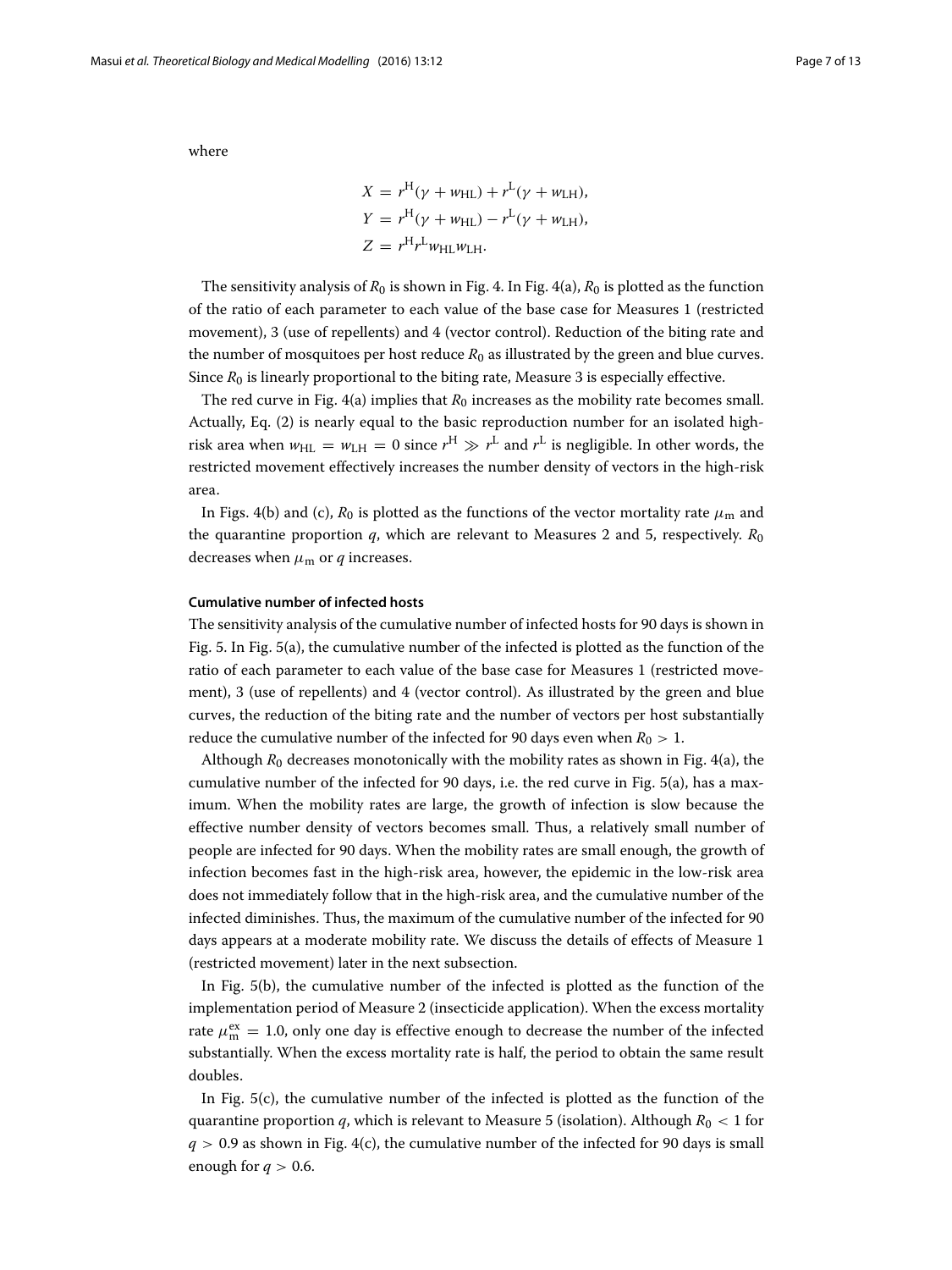

<span id="page-7-0"></span>Fig. 4 Sensitivity analysis of the basic reproduction number  $R_0$ . **a**  $R_0$  as the function of the ratio of each parameter to each value of the base case. The parameters are the host mobility rates  $w_{\text{HI}}$  and  $w_{\text{H}}$ , which are relevant to Measure 1 (restricted movement), for the red curve, the biting rate a, which is relevant to Measure 3 (use of repellents), for the *green one*, and the numbers of vectors per host r<sup>H</sup> and r<sup>L</sup>, which are relevant to Measure 4 (vector control), for the *blue one*. **b**  $R_0$  as the function of the vector mortality rate  $\mu_m$ , which is relevant to Measure 2 (insecticide application). **c** R<sup>0</sup> as the function of the quarantine proportion q, which is relevant to Measure 5 (isolation)

# <span id="page-7-1"></span>**Effects of restricted movement**

The cumulative number of infected hosts for 90 days decreases when the mobility rates are sufficiently small, however, the epidemic starts earlier than the base case. That is illustrated in Fig. [6.](#page-9-0) The time dependence of the cumulative number of the infected in the base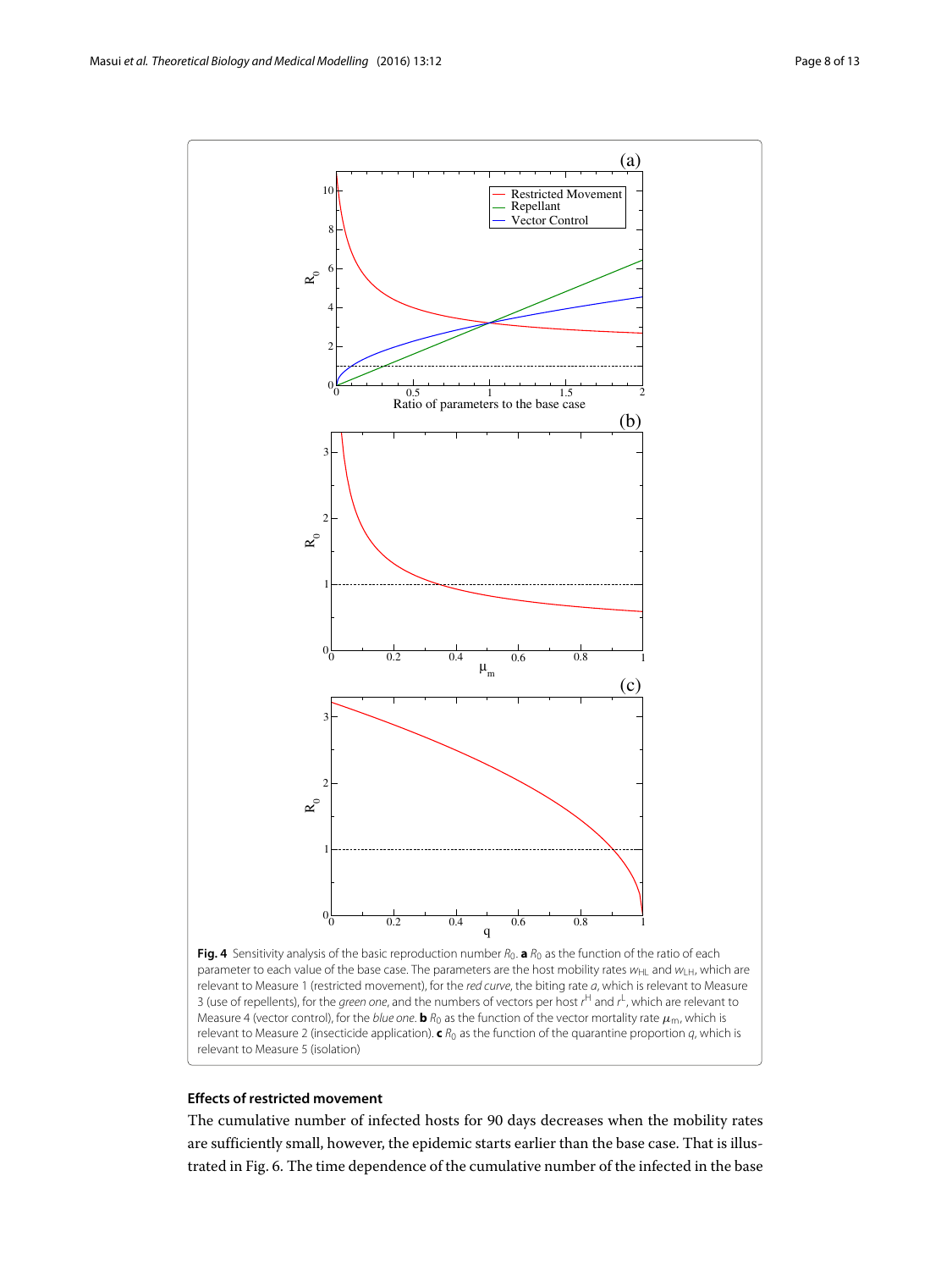

<span id="page-8-1"></span><span id="page-8-0"></span>case is shown as the blue curve in Fig. [6\(](#page-9-0)[a\)](#page-9-1). It starts to increase noticeably after 30 days. However, the blue curve in Fig. [6](#page-9-0)[\(b\)](#page-9-1), where the mobility rates are 1/10 of the base case, starts to increase noticeably after 20 days.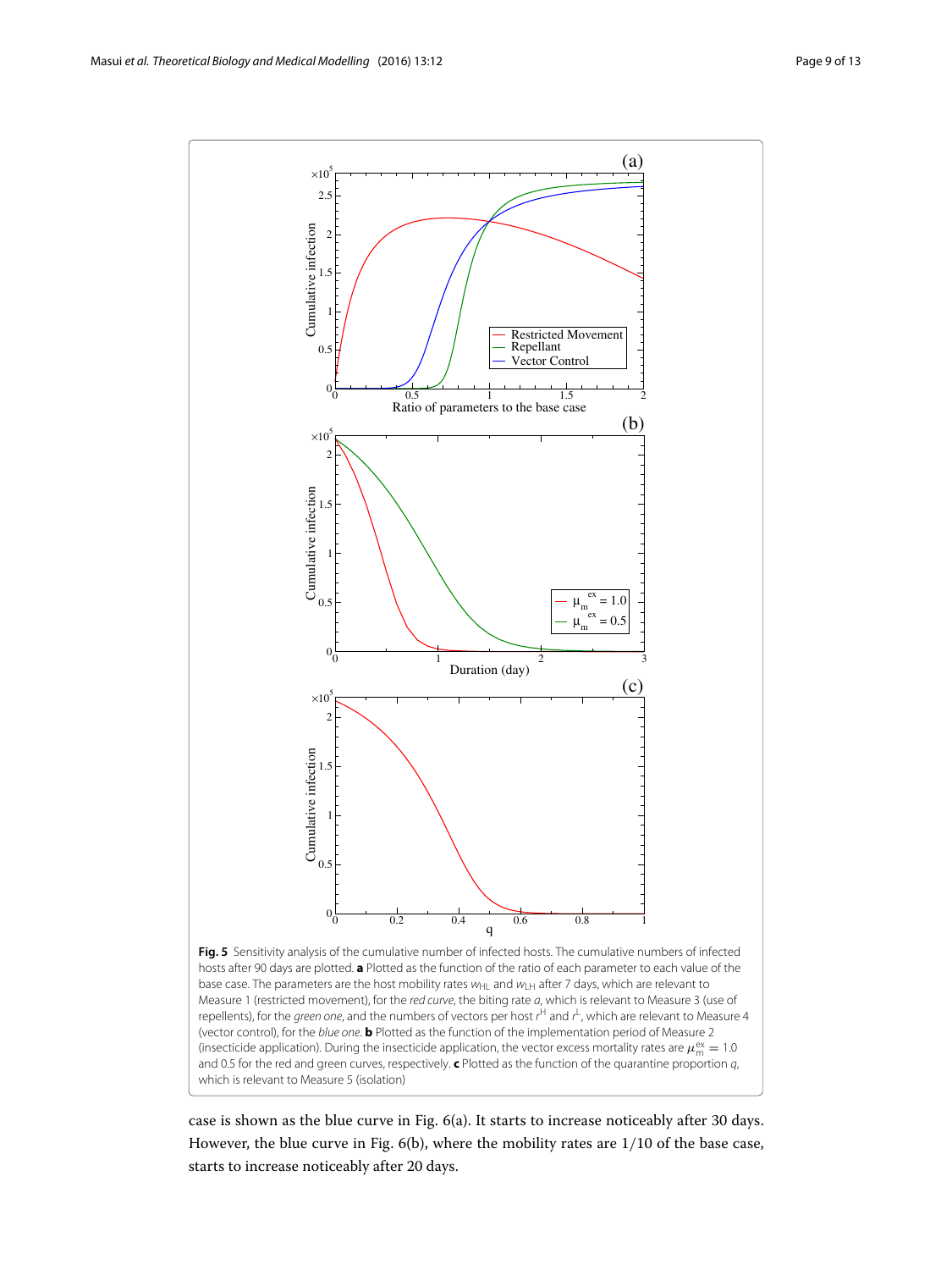

<span id="page-9-1"></span><span id="page-9-0"></span>The red curves in Fig. [6](#page-9-0) show that the early start of the epidemic is induced by the epidemic in the high-risk area. The red and green curves are the rates of new infections of hosts in the high-risk and low-risk areas, respectively. In the base case, Fig. [6](#page-9-0)[\(a\)](#page-9-1), the difference in day on which the peak of new infections appears is rather small between the two areas. However, in Fig. [6\(](#page-9-0)[b\)](#page-9-1), where the mobility rates are 1/10 of the base case, the peak of the new infections in the high-risk area is more than 40 days earlier than that in the low-risk area.

Effects of restricted movement are summarized as follows. First, the effectively high number density of vectors accelerates the epidemic in the high-risk area. Then, a certain amount of infected hosts moves to the low-risk area although the mobility rates are small. Consequently, the epidemic starts early, while the growth of infections is slow.

# **Effects of a core population**

The nontrivial results for Measure 1 (restricted movement) is caused by the heterogeneous populations which are divided into the high-risk and low-risk areas. When the mobility rates between the two areas are small, the population in the high-risk area is a kind of core population. It is often suggested that targeting a core population is the key to prevent the spread of disease. For example, several works on sexually transmitted diseases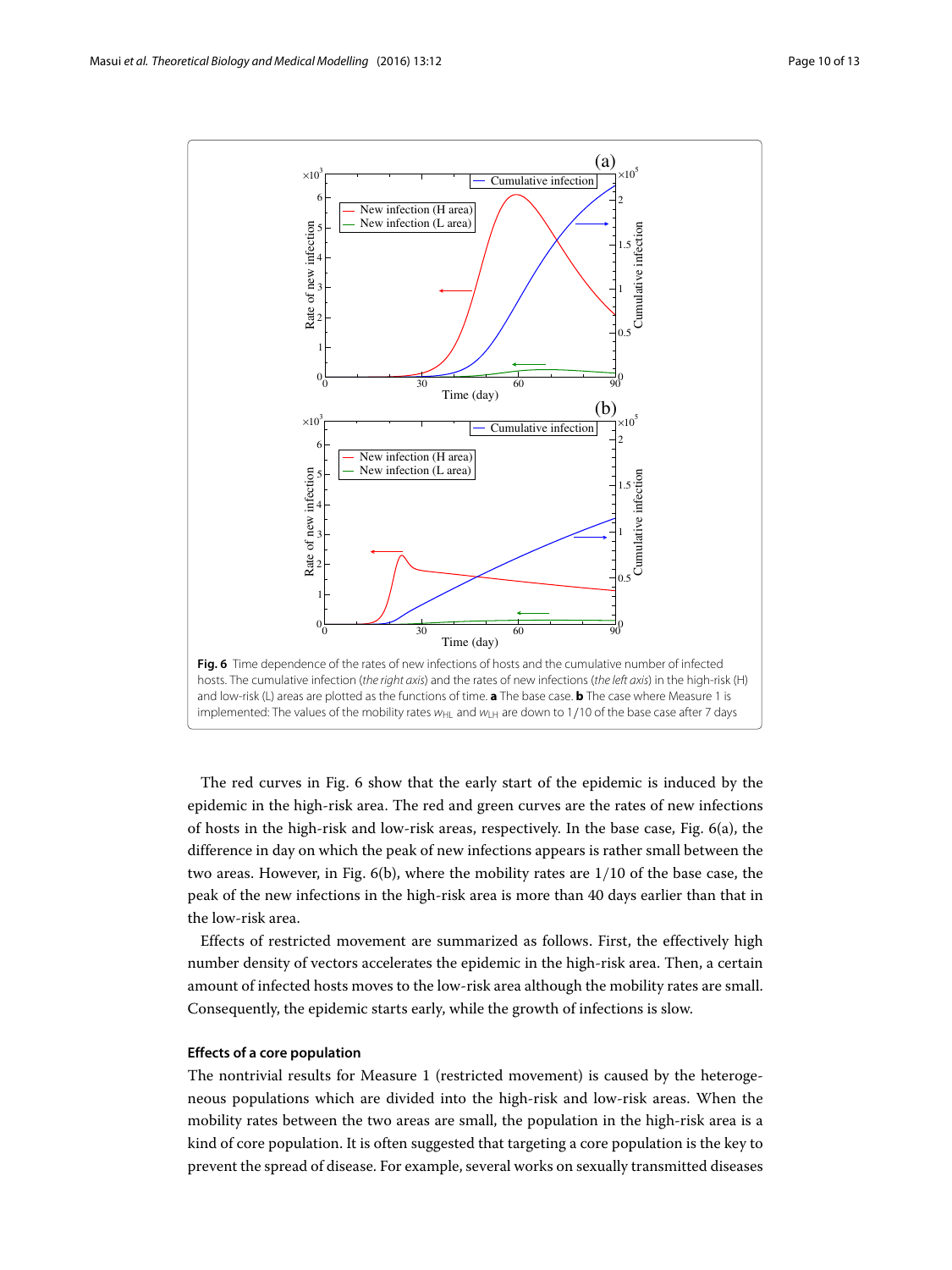suggested control or treatment targeting core members, who are highly active in sexual behavior, should be better than targeting the whole population [\[22,](#page-11-17) [23\]](#page-12-2).

The earlier peak of new infections in the high-risk area than in the low-risk area, which is shown in Fig. [6\(](#page-9-0)[b\)](#page-9-1), is also one of the effects caused by the core population. The cascade of infection from core to other populations is observed also in other diseases. For example, in the case of pandemic influenza, the burden of disease shifts from children to adults [\[24\]](#page-12-3). This means that new infections in the core population, which has many contacts, occur earlier than in the other population.

Heterogeneity is essential to form a core population. Although the effect of heterogeneity is often discussed in studies of metapopulation models, formation of a core population has not attracted attention in metapopulation models for mosquito-transmitted diseases. Lee and Castillo-Chavez assessed the dengue transmission dynamics in heterogeneous environment using a two-patch model [\[9\]](#page-11-6). In their study, however, the local basic reproduction number of each patch is taken to be larger than 1 in the base case, which is different from our situation. In studies of two-patch malaria models [\[10,](#page-11-7) [15\]](#page-11-9), it is indicated that human movement can cause the persistence of malaria in a patch with a local basic reproduction number below 1. Although the situation is similar to ours, their focus is on the endemic condition caused by human movement. In contrast, our results for Measure 1 (restricted movement) give an insight that the restriction of human movement can sometimes cause a larger-size epidemic than that of a no-restriction case.

# **Limitations**

We consider only one serotype of dengue virus in the above. It is unlikely that several serotypes are imported at the same time into a non-tropical region. However, if epidemics of several serotypes were took into account, the model should be changed into a more complicated model.

In this paper, particular seasonality is assumed: Mosquitoes keep constant activity only for 90 days in a year. Since the parameter values are taken for the worst case, the results may be overestimated. This limitation is the compensation for the simplicity of the model. The length of the period when mosquitoes are active affects the cumulative number of infected hosts but not the basic reproduction number.

# **Conclusions**

We have assessed the five potential countermeasures against the dengue epidemic in a non-tropical urban city such as Tokyo, using a mathematical model in which compartments are divided into the high-risk and low-risk areas. Measures 2 (insecticide application), 3 (use of repellents), 4 (vector control) and 5 (isolation) are more or less effective, and substantial reduction of the cumulative number of infected hosts for 90 days can be expected for a small  $R_0$  even if  $R_0 > 1$ . However, Measure 1 (restricted movement) can have the opposite effect, depending on the mobility rates. Reduction of the mobility rates, namely, the restriction of travel between the high-risk and low-risk areas, results in the formation of a kind of core population. The epidemic in the core population (in the high-risk area) can promote that in the entire population when there are moderate contacts between them.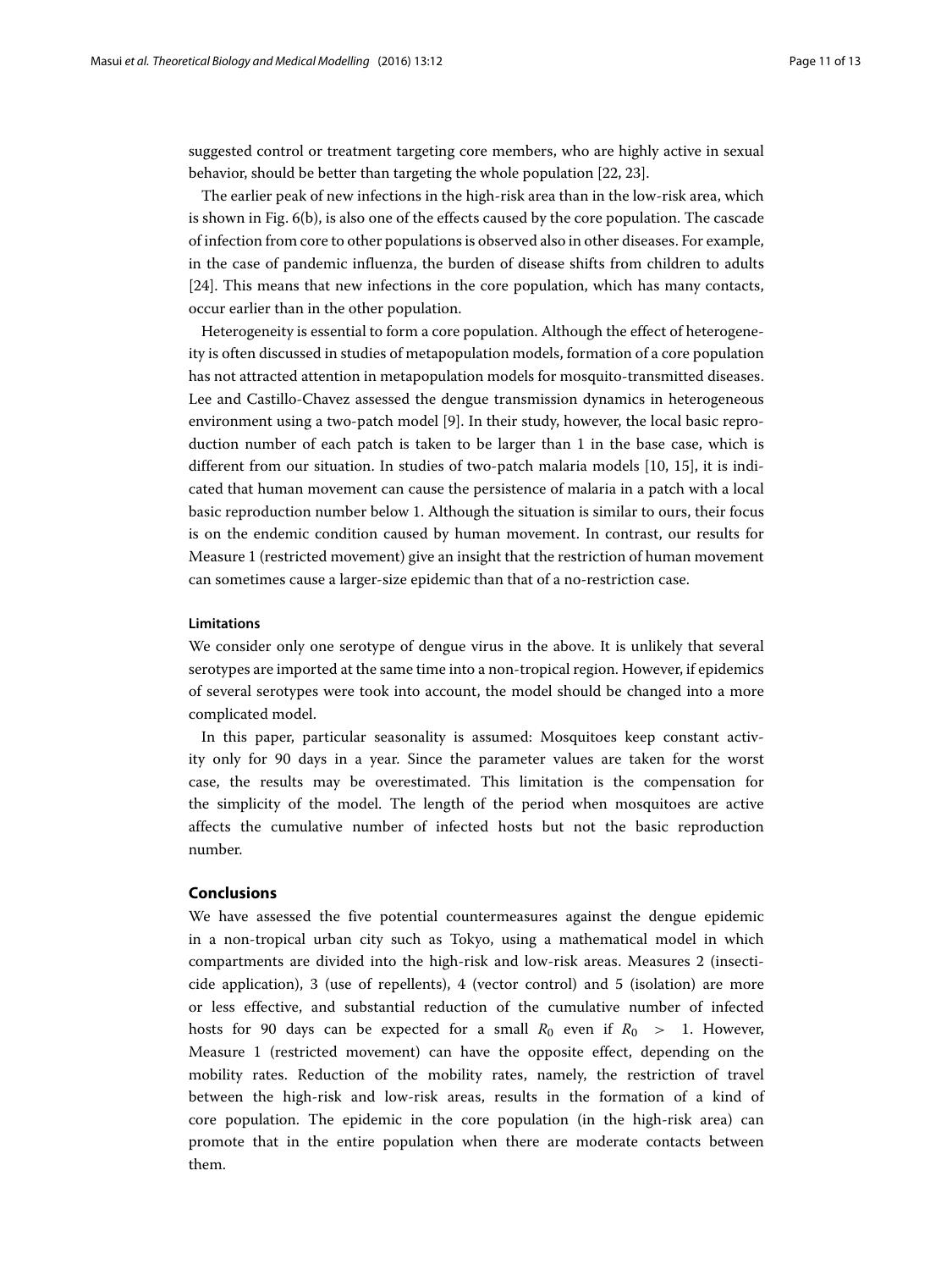#### **Competing interests**

The authors declare that they have no competing interests.

#### **Authors' contributions**

HM derived the equation of the basic reproduction number; HM, KH and KK performed simulations and analyzed the data; IK, SU and KK wrote the manuscript; MS provided contribution for modeling and for discussion. All authors read and approved the final manuscript.

#### **Acknowledgments**

The authors thank Yoshihiro Fujiya, Ayaka Kobayashi, Shinichi Sakakibara, Kentaro Koide and Bok Ryun Chang for sharing knowledge and fruitful discussions in the group work of the Summer School of Infectious Disease Modeling in 2015; and Hiroshi Nishiura for valuable suggestions and discussions.

#### **Author details**

<sup>1</sup> Undergraduate School of Informatics and Mathematical Science, Faculty of Engineering, Kyoto University, Yoshida-Honmachi, Sakyo-ku, 606-8501 Kyoto, Japan. <sup>2</sup> Department of Global Agricultural Sciences, Graduate School of Agricultural and Life Sciences, The University of Tokyo, 1-1-1, Yayoi, Bunkyo-ku, 113-8657 Tokyo, Japan. <sup>3</sup>Department of Value and Decision Science, Tokyo Institute of Technology, 2-12-1 Ookayama, Meguro-ku, 152-8550 Tokyo, Japan. 4Fukoku Mutual Life Insurance Company, 2-2, Uchisaiwaicho 2-chome, Chiyoda-ku, 100-0011 Tokyo, Japan. 5Gunma Prefectural Institute of Public Health and Environmental Sciences, 378 Kamioki-Machi, Maebashi city, 371-0052 Gunma, Japan. <sup>6</sup>Department of Computer Science, Ochanomizu University, 2-1-1 Ohtsuka, Bunkyo-ku, 112-8610 Tokyo, Japan.

# Received: 31 December 2015 Accepted: 9 March 2016 Published online: 12 April 2016

#### **References**

- <span id="page-11-0"></span>1. Brady OJ, Gething PW, Bhatt S, Messina JP, Brownstein JS, Hoen AG, Moyes CL, Farlow AW, Scott TW, Hay SI. Refining the global spatial limits of dengue virus transmission by evidence-based consensus. PLoS Negl Trop Dis. 2012;6(8):e1760.
- <span id="page-11-1"></span>2. World Health Organization, (ed). 2015. Dengue and severe dengue. No. 117 in WHO Fact sheet, World Health Organization. [http://www.who.int/mediacentre/factsheets/fs117/en.](http://www.who.int/mediacentre/factsheets/fs117/en) Accessed 31 Dec 2015.
- Gubler DJ. The global emergence/resurgence of arboviral diseases as public health problems. Arch of Med Res. 2002;33:330–42.
- 4. WHO, et al. Global strategy for dengue prevention and control 2012–2020. World Health Organization. 2012.
- <span id="page-11-2"></span>5. Murray NEA, Quam MB, Wilder-Smith A. Epidemiology of dengue: past, present and future prospects. Clin Epidemiol. 2013;5:299–309.
- <span id="page-11-3"></span>6. Gubler DJ. Dengue, urbanization and globalization: the unholy trinity of the 21st century. Trop Med Health. 2011;39(4 Suppl):3–11.
- <span id="page-11-4"></span>7. Rodriguez-Roche R, Gould EA. Understanding the Dengue Viruses and Progress towards Their Control. BioMed Res Int. 2013;2013:e690835. ISSN 2314-6133.
- <span id="page-11-5"></span>8. Smith DL, Battle KE, Hay SI, Barker CM, Scott TW, McKenzie FE. Ross, Macdonald, and a Theory for the Dynamics and Control of Mosquito-Transmitted Pathogens. PLoS Pathog. 2012;8:e1002588.
- <span id="page-11-6"></span>9. Lee S, Castillo-Chavez C. The role of residence times in two-patch dengue transmission dynamics and optimal strategies. J Theor Biol. 2015;374:152–64. ISSN 0022-5193.
- <span id="page-11-7"></span>10. Prosper O, Ruktanonchai N, Martcheva M. Assessing the role of spatial heterogeneity and human movement in malaria dynamics and control. J Theor Biol. 2012;303:1–14.
- <span id="page-11-8"></span>11. Arino J, Ducrot A, Zongo P. A metapopulation model for malaria with transmission-blocking partial immunity in hosts. J Math Biol. 2012;64(3):423–48.
- 12. Agusto F. Malaria drug resistance: The impact of human movement and spatial heterogeneity. Bull Math Biol. 2014;76(7):1607–41. doi[:10.1007/s11538-014-9970-6.](http://dx.doi.org/10.1007/s11538-014-9970-6)
- 13. Auger P, Kouokam E, Sallet G, Tchuente M, Tsanou B. The Ross-Macdonald model in a patchy environment. Math Biosci. 2008;216(2):123–31.
- <span id="page-11-10"></span>14. Rodríguez DJ, Torres-Sorando L. Models of infectious diseases in spatially heterogeneous environments. Bull Math Biol. 2001;63(3):547–571.
- <span id="page-11-9"></span>15. Cosner C, Beier J, Cantrell R, Impoinvil D, Kapitanski L, Potts M, Troyo A, Ruan S. The effects of human movement on the persistence of vector-borne diseases. J Theor Biol. 2009;258(4):550–60.
- <span id="page-11-11"></span>16. Statistics of Meguro City in Tokyo. [http://www.city.meguro.tokyo.jp/gyosei/tokei/.](http://www.city.meguro.tokyo.jp/gyosei/tokei/) Accessed 31 Dec 2015.
- <span id="page-11-14"></span>17. Proportions of the area of parks in tokyo. [http://www.kensetsu.metro.tokyo.jp/kouen/kouenannai/kouen\\_menseki.](http://www.kensetsu.metro.tokyo.jp/kouen/kouenannai/kouen_menseki.html) [html.](http://www.kensetsu.metro.tokyo.jp/kouen/kouenannai/kouen_menseki.html) Accessed 31 Dec 2015.
- <span id="page-11-12"></span>18. Tsuda Y, Kim KS. Ecology of mosquitoes inhabiting a park in urban Tokyo, Japan: Density of biting Aedes albopictus and laboratory estimations of the residual longevity. Med Entomol Zool. 2012;63:223–230. doi[:10.1186/s12976-016-0039-0.](http://dx.doi.org/10.1186/s12976-016-0039-0)
- <span id="page-11-13"></span>19. Mogi M, Yamamura N. Estimation of the attraction range of a human bait for Aedes albopictus (diptera, culicidae) adults and its absolute density by a new removal method applicable to populations with immigrants. Res Pop Ecol. 1981;23:328–43. ISSN 0034-5466. doi:10.1007/BF02515635.
- <span id="page-11-15"></span>20. Report on the cases of dengue fever in Japan (October 2014). [http://www.mhlw.go.jp/stf/houdou/0000063557.](http://www.mhlw.go.jp/stf/houdou/0000063557.html) [html.](http://www.mhlw.go.jp/stf/houdou/0000063557.html) Accessed 31 Dec 2015.
- <span id="page-11-16"></span>21. Seki N. Outbreak of dengue fever in Tokyo's Yoyogi park and its vicinity, 2014. Infectious Agents Surveillance Report Vol.36 No.3, Infectious Disease Surveillance Center, National Institute of Infectious Diseases. 2015.
- <span id="page-11-17"></span>22. Yorke JA, Hethcote HW, Nold A. Dynamics and control of the transmission of gonorrhea. Sex Transm Dis. 1978;5: 51–56.